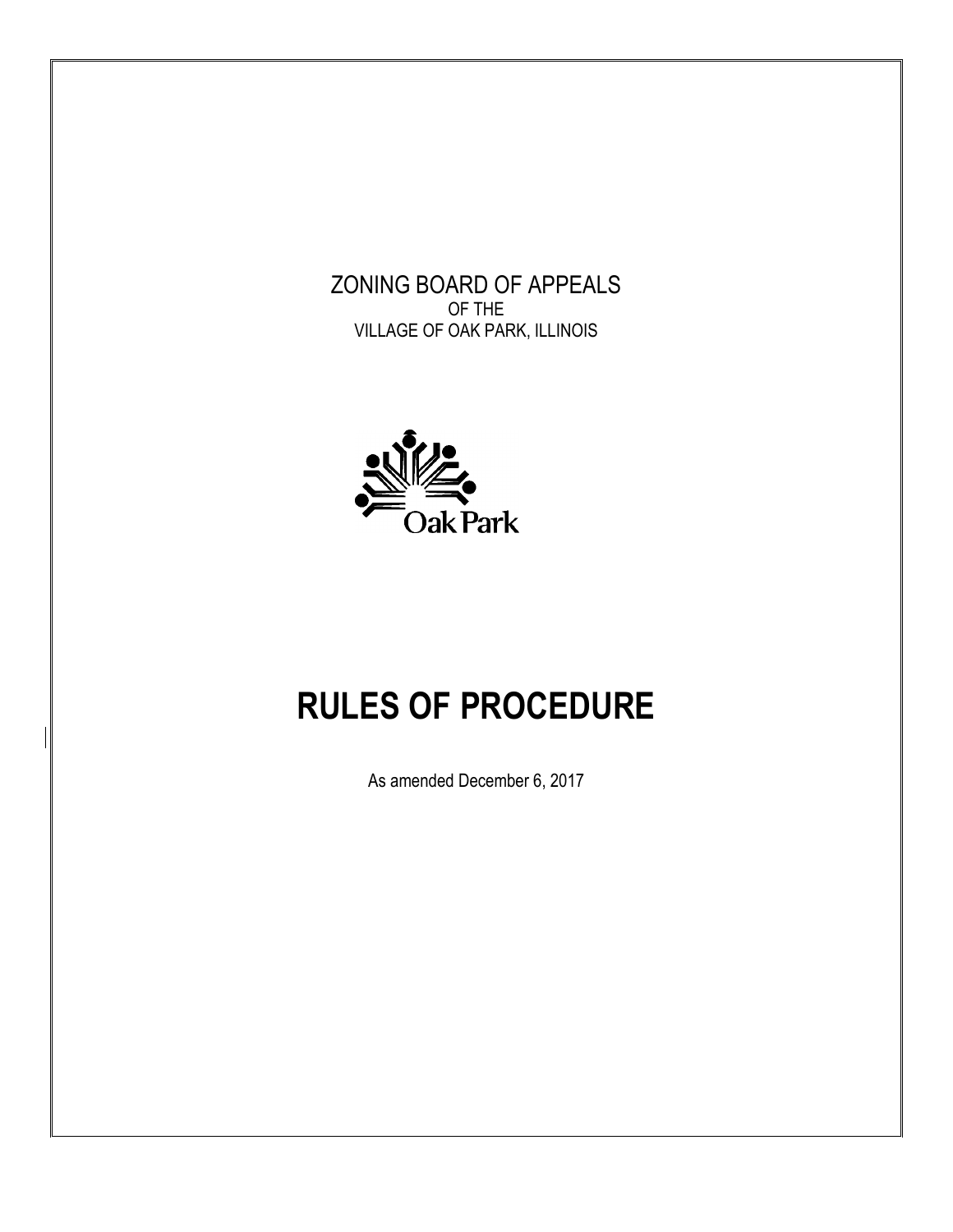# **TABLE OF CONTENTS**

| <b>ARTICLE</b> | <b>TITLE</b>                                                                             | <b>PAGE</b> |
|----------------|------------------------------------------------------------------------------------------|-------------|
| Ι.             |                                                                                          |             |
| II.            |                                                                                          |             |
| III.           |                                                                                          |             |
| IV.            |                                                                                          |             |
| V.             |                                                                                          |             |
| VI.            |                                                                                          |             |
| VII.           |                                                                                          |             |
| VIII.          |                                                                                          |             |
| IX.            |                                                                                          |             |
|                |                                                                                          |             |
| Χ.             | Information to be Supplied by Appellant or<br>Applicant; the Calendar; Payment of Fees 8 |             |
| XL             |                                                                                          |             |
| XII.           |                                                                                          |             |
| XIII.          |                                                                                          |             |
| XIV.           |                                                                                          |             |
| XV.            |                                                                                          |             |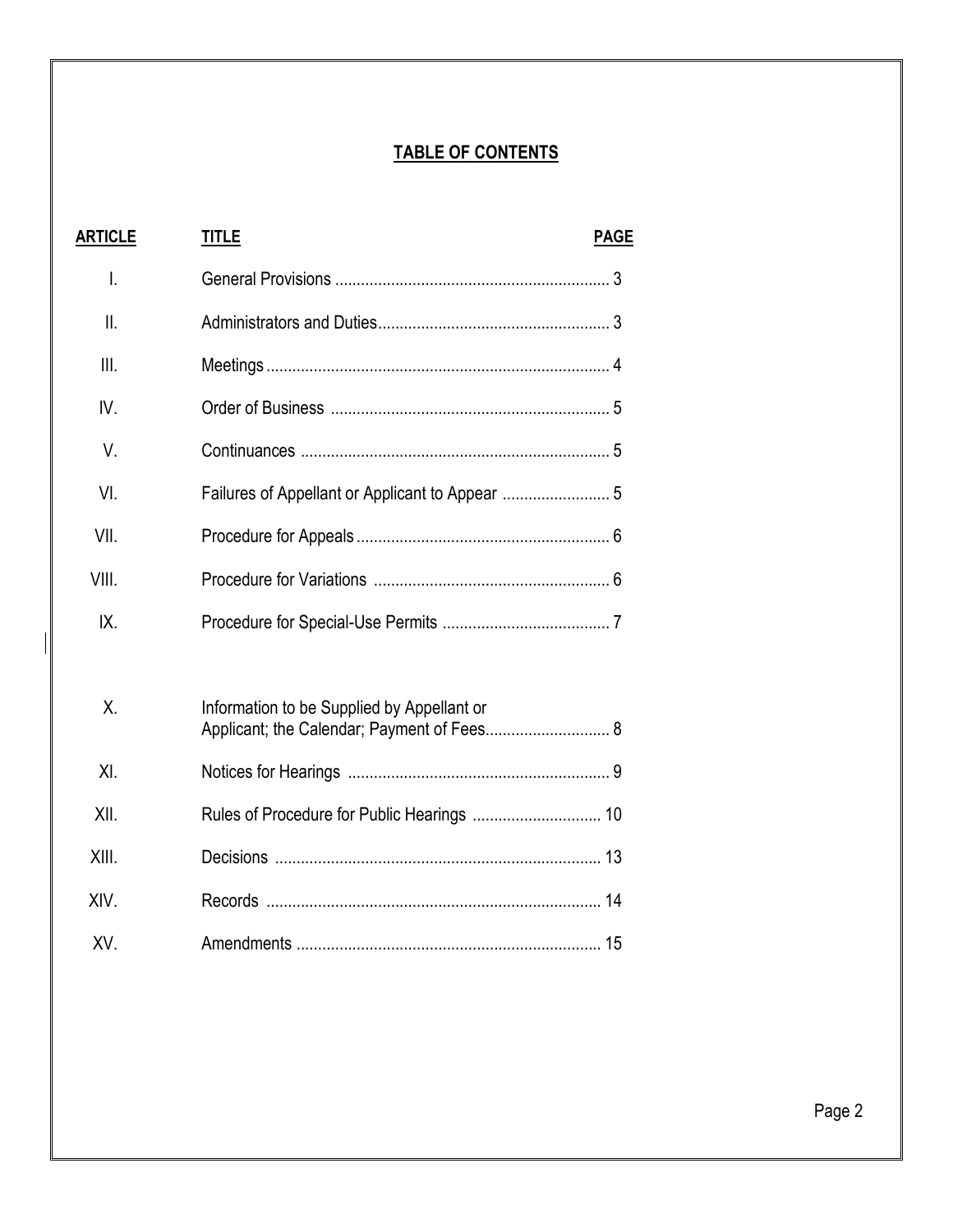## ARTICLE I

## **GENERAL PROVISIONS**

**Section 1.1** These rules are formulated and adopted in conjunction with and as supplementary to, the provisions of applicable Illinois Statutes and The Oak Park Zoning Ordinance ("Zoning Ordinance") as those provisions relate to procedures of the Zoning Board of Appeals ("Board").

**Section 1.2** Any Board member who has a proprietary interest, or other conflict of interest, in any matter before the Board shall not vote thereon and shall remove himself or herself from any meeting or hearing at which said matter is under consideration. If more than three members of the Board remove themselves from a hearing, the Board shall refer the matter to the President and Board of Trustees for their direction and referral.

**Section 1.3** Nothing herein shall be construed to give or grant to the Board the power or authority to amend the Zoning Ordinance, including both the text and the zoning map. Such power and authority is reserved to the President and Board of Trustees of the Village of Oak Park.

**Section 1.4** The Office of the Board shall be in Village Hall of the Village of Oak Park.

**Section 1.5** The Board shall hold its hearings in the Village Hall in Oak Park, Illinois unless, in a particular case, the Oak Park Zoning Ordinance or the applicable statutes of Illinois require a hearing or hearings of the Board to the held in another location, or unless the Board directs that a particular hearing or hearings to be held elsewhere.

## ARTICLE II

## **ADMINISTRATORS AND DUTIES**

**Section 2.1** The Administrators of the Board shall be a Chairperson, an Acting Chairperson and a Secretary.

**Section 2.2** The Chairperson shall be designated by the President of the Village of Oak Park with the consent of the Board of Trustees. The Board shall elect from among its members an Acting Chairperson to act whenever the Chairperson is absent. The Secretary shall be an employee of the Village who has had experience in zoning matters and record keeping. In the event of death, removal for cause or resignation of any of the abovementioned Administrators, a successor shall be named by the respective appointing authority.

**Section 2.3** The Chairperson shall supervise the affairs of the Zoning Board of Appeals, preside at all hearings or meetings of the Board, appoint such committees and subcommittees as may be necessary to carry out the purposes of the Board, and administer or authorize the administration of oaths. The Chairperson shall be an ex-officio member of all committees and subcommittees appointed.

**Section 2.4** In case of the absence or disability of the Chairperson, the Acting Chairperson shall perform all the duties and exercise all of the powers of the Chairperson.

**Section 2.5** The Secretary shall: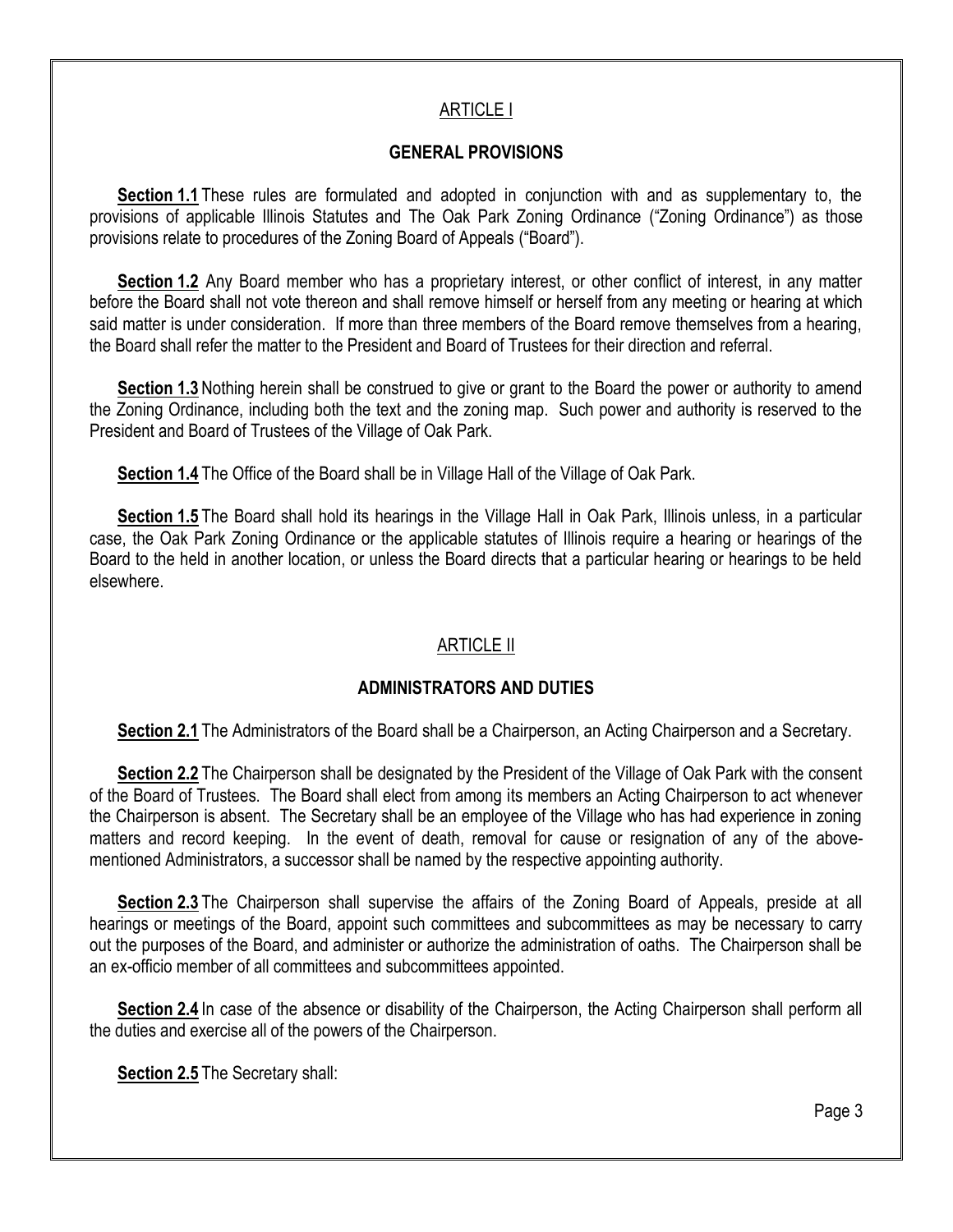- (a) Record or cause to be recorded, the minutes of the Board's proceedings and actions, showing the vote of each member upon each question or, if absent or failing to vote, indicating such fact.
- (b) Keep a record of the Board's official actions.
- (c) Act as custodian of the minutes and records of the Board, which shall be maintained in the office of the Board.
- (d) Record the names and addresses of persons appearing before the Board.
- (e) Keep a brief record of the testimony of those appearing before the Board, or cause a verbatim transcript of all hearings to be kept; whenever possible, make a tape recording of public hearings and preserve the tape recording for sixty days from the date that a written resolution is adopted by the Board. If an appeal is taken, the Secretary may make a brief record from the tape recording or cause a verbatim transcript to be made from the tape recording.
- (f) Subject to the instructions of the Chairperson, conduct the correspondence of the Board and provide and have published notices of public hearings as required by law and these rules of procedure.
- (g) Receive, on behalf of the Board, applications for variations, appeals, zoning amendments and special-use permits, as the case may be, as well as other proposals to be considered by the Board.

It is not the duty of, nor is it proper for, the Secretary or his/her staff to complete any application on behalf of an applicant, but the Secretary shall inform the applicant of the rules and practices of the Board in order that complete presentations be made to the Board.

**Section 2.6** In the case of the absence or temporary disability of the Secretary, the person who is the Secretary's designee is authorized to carry out the functions of the Secretary's office until a successor is appointed.

## ARTICLE III

## **MEETINGS**

**Section 3.1** Regular meetings, designated as public hearings, shall be held on the first Wednesday of each month at 7:00 p.m. or at such other times as the Chairperson or any members of the Board may direct.

**Section 3.2** Regular meetings may be cancelled by the Chairperson when there are no cases pending or when it is apparent that there will not be a quorum, in which event notification of said cancellation shall be given to members of the Board.

**Section 3.3** The Board may hold special meetings at the call of the Chairperson or at the written request of four (4) members of the Board, provided at least 48 hours' notice of any such meeting is given in person or by mail, including e-mail, to each member.

**Section 3.4** All meetings of the Board shall be open to the public, and no official action shall be taken except during a public meeting.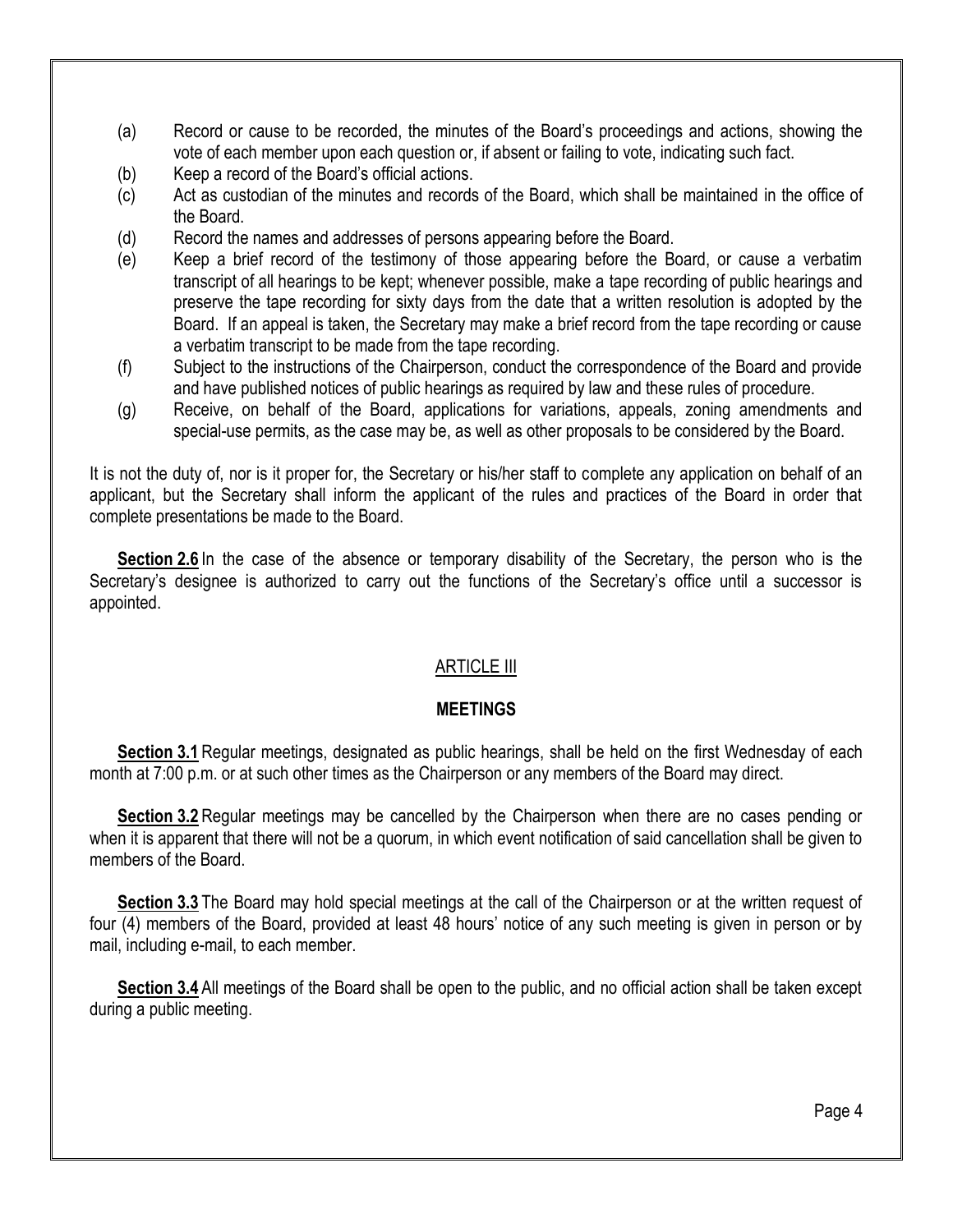**Section 3.5** No public hearing shall be held or official action taken unless a quorum is present. A quorum shall consist of four (4) members of the Board.

## ARTICLE IV

## **ORDER OF BUSINESS**

**Section 4.1** The order of business for public hearings, unless otherwise set by the Chairperson, shall be as follows:

- (a) Roll call and declaration of quorum.
- (b) Call of cases on agenda and hearing of requests for continuances.
- (c) Hearings of applications for variations, special-use permits, and appeals from any order requirement, decision or determination of the Zoning Administrator.
- (d) Approval of minutes of previous meeting(s).
- (e) Any other business presented by members of the Board.
- (f) Adjournment.

## ARTICLE V

#### **CONTINUANCES**

**Section 5.1** Continuances of public hearings may be granted at the discretion of the Board and only upon good cause shown. It is recognized that, where notice of a hearing has been published, considerable inconvenience may result to interested persons in the event continuances are freely granted. Except in extreme circumstances, once a hearing is commenced, reasonable efforts shall be made to take all evidence and close testimony on the date the hearing is set.

## ARTICLE VI

## **FAILURE OF APPELLANT OR APPLICANT TO APPEAR**

**Section 6.1** Whenever an applicant or his/her representative fails to appear, the Board may choose to dismiss the case for want of prosecution.

**Section 6.2** In cases which are dismissed for want of prosecution, the applicant shall be furnished written notice by the Secretary of the Board.

**Section 6.3** Dismissal for want of prosecution is not a determination on the merits and shall not of itself bar the filing of a new application.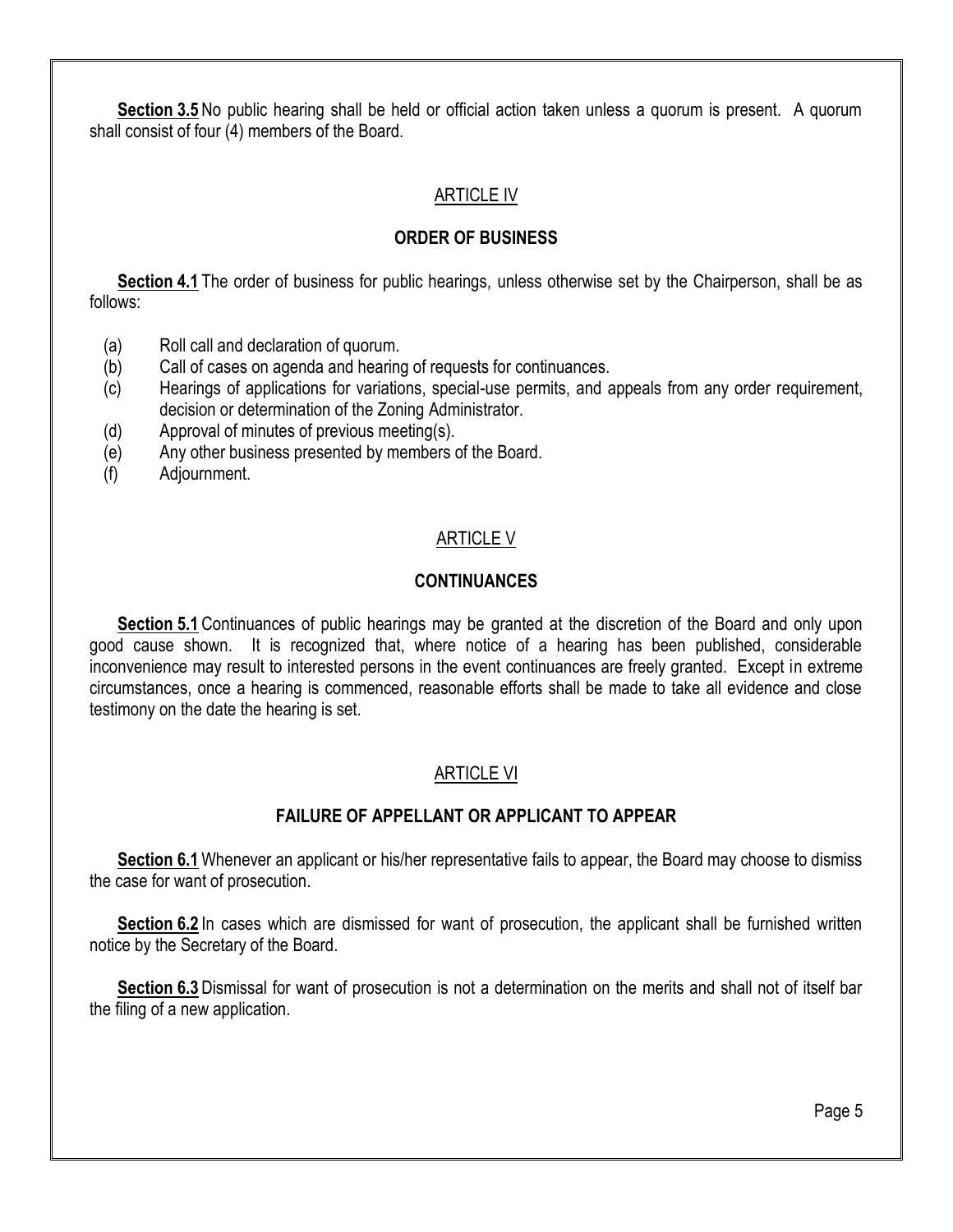## ARTICLE VII

## **PROCEDURE FOR APPEALS**

**Section 7.1** An appeal may be taken to the Board by any person aggrieved or by any Administrator, department or board of the Village, from any order, requirement, decision or determination of the Zoning Administrator.

**Section 7.2** An appeal shall be considered only if filed within 45 days after the date of the allegedly erroneous order, requirement, decision or determination of the Zoning Administrator as set forth in Article 14, Section 14.8(E) of the Zoning Ordinance, as amended.

**Section 7.3** Upon receiving notice of appeal, the Zoning Administrator shall promptly transmit to the Secretary of the Board all papers constituting the record upon which the Zoning Administrator made the decision that is the subject of the appeal.

**Section 7.4** An appeal may be filed with an accompanying alternate application for a variation.

**Section 7.5** Filing of the appeal forms with the Secretary of the Board shall stay all proceedings in furtherance of the action appealed from, provided said application form sets forth grounds which, if proven, would reverse the order from which the appeal is taken. The Zoning Administrator may certify to the Board that, by reason of the facts stated in the certificate, a stay would, in the Zoning Administrator's opinion, cause imminent peril to life or property. In case of such certification, proceedings shall not be stayed except by a restraining order granted by the Board or by a court of record after application, notice to the Zoning Administrator, and a showing of due cause.

## ARTICLE VIII

## **PROCEDURE FOR VARIATIONS**

**Section 8.1** Any person having a proprietary interest in property, the proposed use of which is affected by the Zoning Ordinance, may, in accordance with the provisions of the applicable Illinois statutes and said Zoning Ordinance, file an application for a variation. Said completed application shall set forth grounds, which, if proven, would satisfy the applicable standards set forth in the Zoning Ordinance.

**Section 8.2** Applications for variations may be filed alone or as an alternative to other zoning relief sought by the applicant.

## ARTICLE IX

## **PROCEDURE FOR SPECIAL-USE PERMITS**

**Section 9.1** Applications for special-use permits may be filed alone or as an alternative to other zoning relief sought by the applicant.

Page 6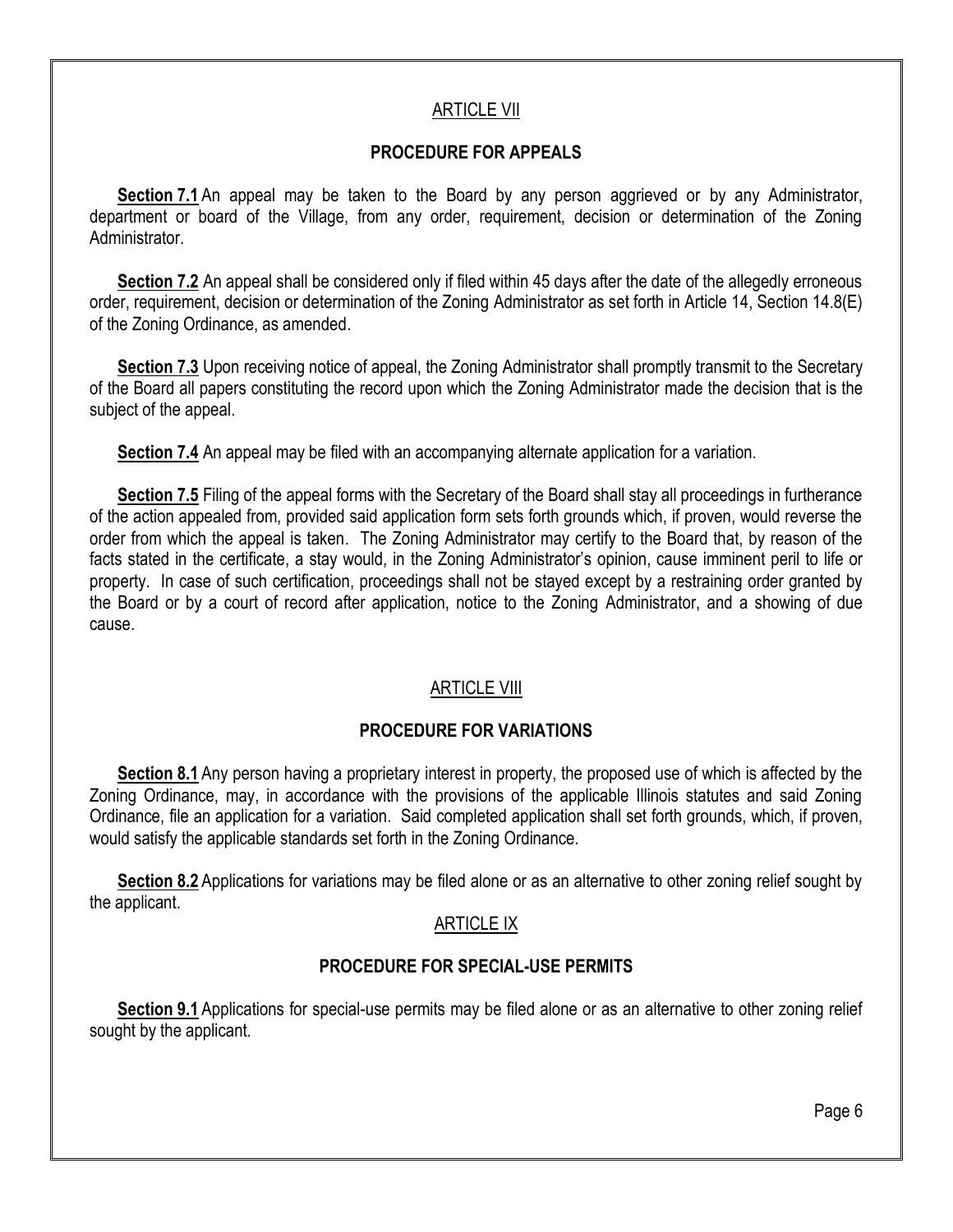**Section 9.2** Any person having a proprietary interest in the property in question may file an application for a special-use permit with the Zoning Administrator, who shall prepare such document for a public hearing. Said completed application shall set forth grounds which, if proven, would satisfy the applicable standards set forth in the Zoning Ordinance.

**Section 9.3** The Board may request at any time a written recommendation from the Village Planner and other Village departments.

**Section 9.4** The Board shall, in formulating its recommendation to the President and Board of Trustees, consider the standards for special uses as set forth in Article 14, Section 14.2(E), of the Zoning Ordinance, as amended.

**Section 9.5** Following the hearing, the Board shall transmit to the President and Board of Trustees a written report giving its findings of fact and recommendation for action to be taken by the President and Board of Trustees on an application.

## ARTICLE X

#### **INFORMATION TO BE SUPPLIED BY THE APPELLANT OR APPLICANT THE CALENDAR PAYMENT OF FEES**

**Section 10.1** All appeals and applications shall be made on such forms and in such number of copies as are prescribed by the Board and obtained from the Secretary. The completed forms shall be filed with the Secretary, accompanied by one or more plats showing the location and exterior dimensions of the land in use or to be built upon and of existing and proposed buildings and structures on that land. Additional information that may be requested by the Board to aid it in reaching a decision shall be supplied by the appellant or the applicant. **Administrator** 

**Section 10.2** On receipt of the properly completed application form or appeal, the appeal or application shall be numbered and placed on the calendar of the Board by the Secretary. The date for the hearing shall be set as soon as practicable, consistent with the case load of the Board. Appeals and applications shall be generally heard in the order in which they appear on the calendar, except that a hearing may be advanced for reasonable cause by order of the Chairperson

## ARTICLE XI

## **NOTICES FOR HEARINGS**

Page 7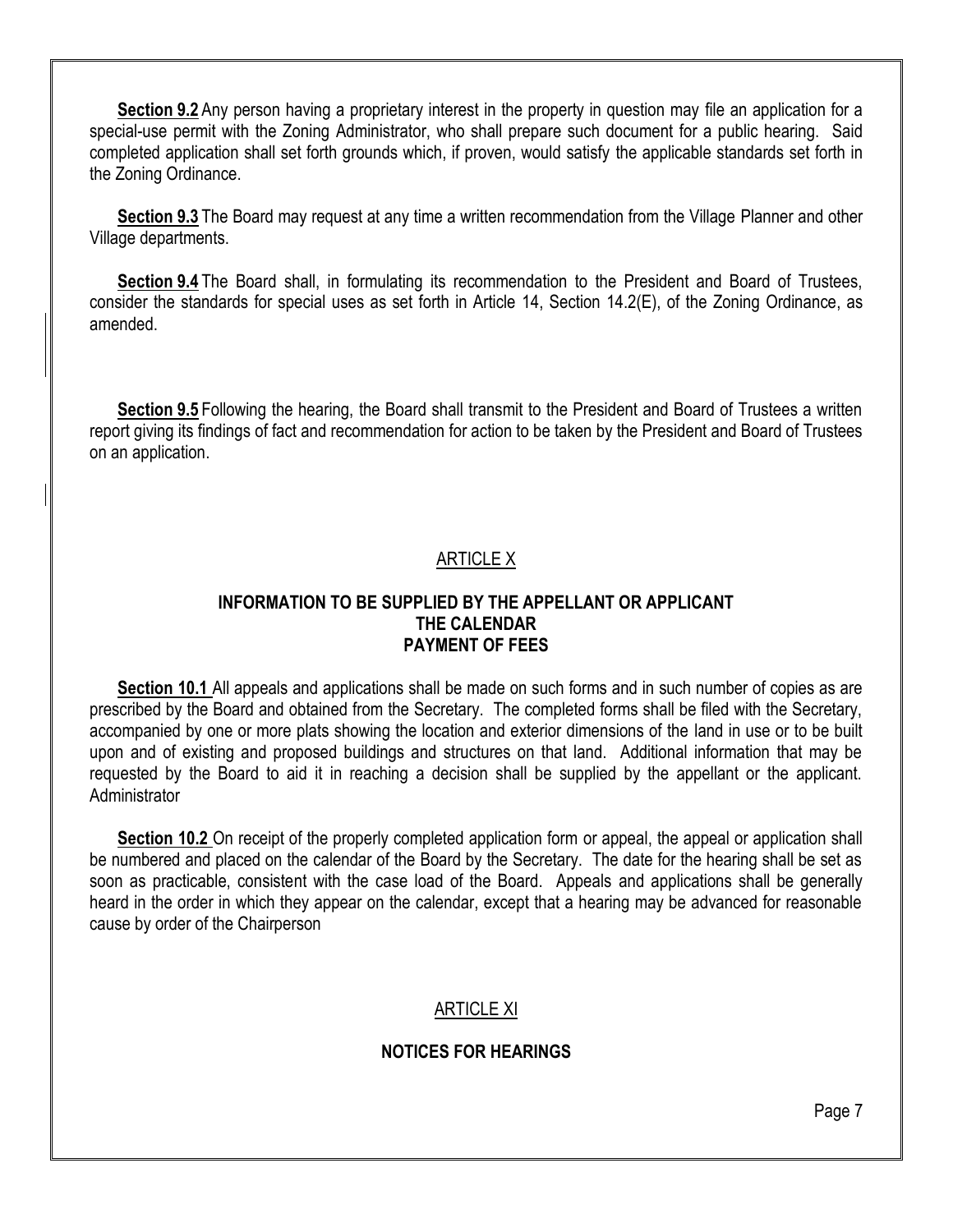**Section 11.1** Notices for hearings shall be as provided in the Zoning Ordinance.

# ARTICLE XII

# **RULES OF PROCEDURES FOR PUBLIC HEARINGS**

## **Section 12.1 Open Meetings Act**

All hearings shall be subject to the Illinois Open Meetings Act.

## **Section 12.2 Registration of Public Participants other than the Applicant**

Anyone who wishes to testify in a public hearing must sign-in at the public hearing. There will be three Sign-up Sheets available:

- 1. Those wishing to testify in favor of the proposal. Each individual shall have five minutes to present his/her testimony.
- 2. Those wishing to testify in opposition of the proposal. Each individual shall have five minutes to present his/her testimony.
- 3. Those wishing to testify neither in favor or opposition to the proposal. Each individual shall have five minutes to present his/her testimony.

If a person is unable to complete his/her testimony in five minutes, he/she may submit testimony in written form or, if time allows and at the discretion of the Chairperson, may present it orally (in five-minute increments) after others have had an opportunity to testify.

Those property owners within the 300-foot notice area and those persons with a special interest beyond that of the general public ("Interested Parties") wishing to cross-examine witnesses must complete and file an appearance with original signatures with the Village Clerk not later than 5:00 PM on the business day preceding the public hearing.

## **Section 12.3 Limitations on Evidence or Testimony**

The Chairperson may impose reasonable limitations on evidence or testimony presented by persons and parties, such as additional time limits and barring repetitious, irrelevant or immaterial testimony. The Board shall not be bound by strict rules of evidence; however, irrelevant, immaterial, or unduly repetitious evidence shall not be admissible. The Chairperson shall rule on all questions related to the admissibility or materiality of evidence which ruling may be overruled by a majority of the Board members present. The Chairperson may impose reasonable conditions on the hearing process based on the following factors:

- 1. The complexity of the issue;
- 2. Whether the witness possesses special expertise;
- 3. Whether the testimony reflects a matter of taste or personal opinion or concerns a disputed issue of fact;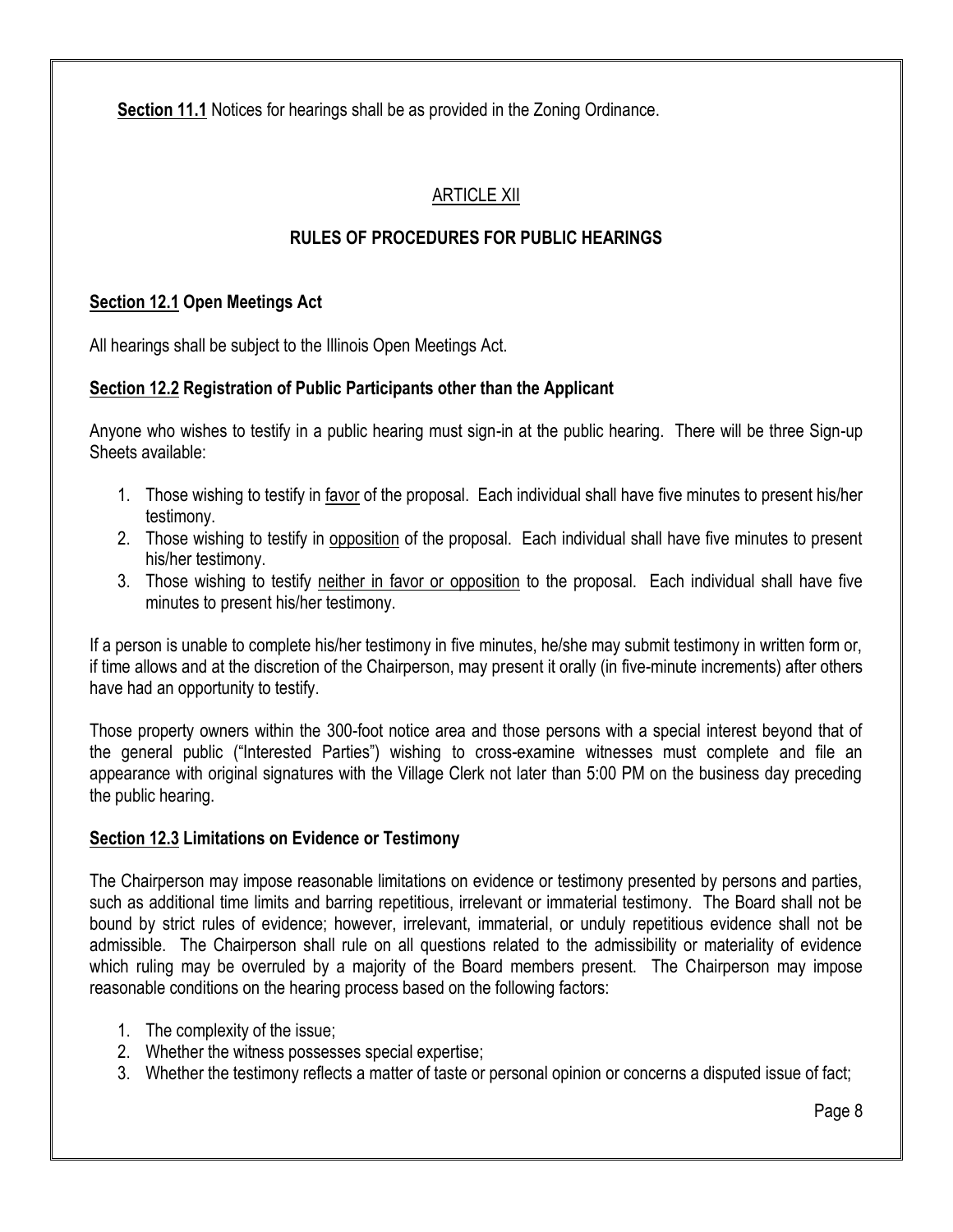- 4. The degree to which the witness's testimony relates to the factors to be considered in approving or denying the proposal; and
- 5. Such other factors appropriate for the hearing.

## **Section 12.4 Pre-hearing Consultation**

The Chairperson and the Board may conduct a pre-hearing consultation (lasting approximately the first fifteen minutes of the public hearing) with the applicant, interested parties, and all others in attendance, to discuss the conduct of the hearing and to determine the length of the proceedings.

## **Section 12.5 Hearing Conduct**

The Chairperson may take such actions as are required to maintain an orderly and civil hearing. Discourtesy or disorderly conduct shall be deemed a breach of order, and such misconduct shall be dealt with as appropriate.

## **Section 12.6 Proof of Notice**

Proof of lawful notice shall be entered into evidence by the Board as applicable.

## **Section 12.7 Record of Proceedings**

An applicant shall pay for the attendance of a court reporter if an applicant chooses to engage a court reporter. All court reporter fees, including costs for attendance and transcription, shall be paid by the applicant. The Village shall audio and/or video record hearings.

#### **Section 12.8 Applicant Appearance**

At a public hearing, an Applicant may appear on the applicant's own behalf or may be represented by an attorney or authorized agent.

## **Section 12.9 Village Participation**

The Village shall be a party in every proceeding, and need not appear.

## **Section 12.10 Testimony under Oath**

All persons offering testimony at a hearing shall testify under oath. An attorney shall be sworn if he or she offers testimony but not if he or she is questioning witnesses, summarizing testimony of witnesses, or addressing the Board.

## **Section 12.11 Testimony by Others**

In addition to the Applicant, any person may appear and present testimony at the hearing.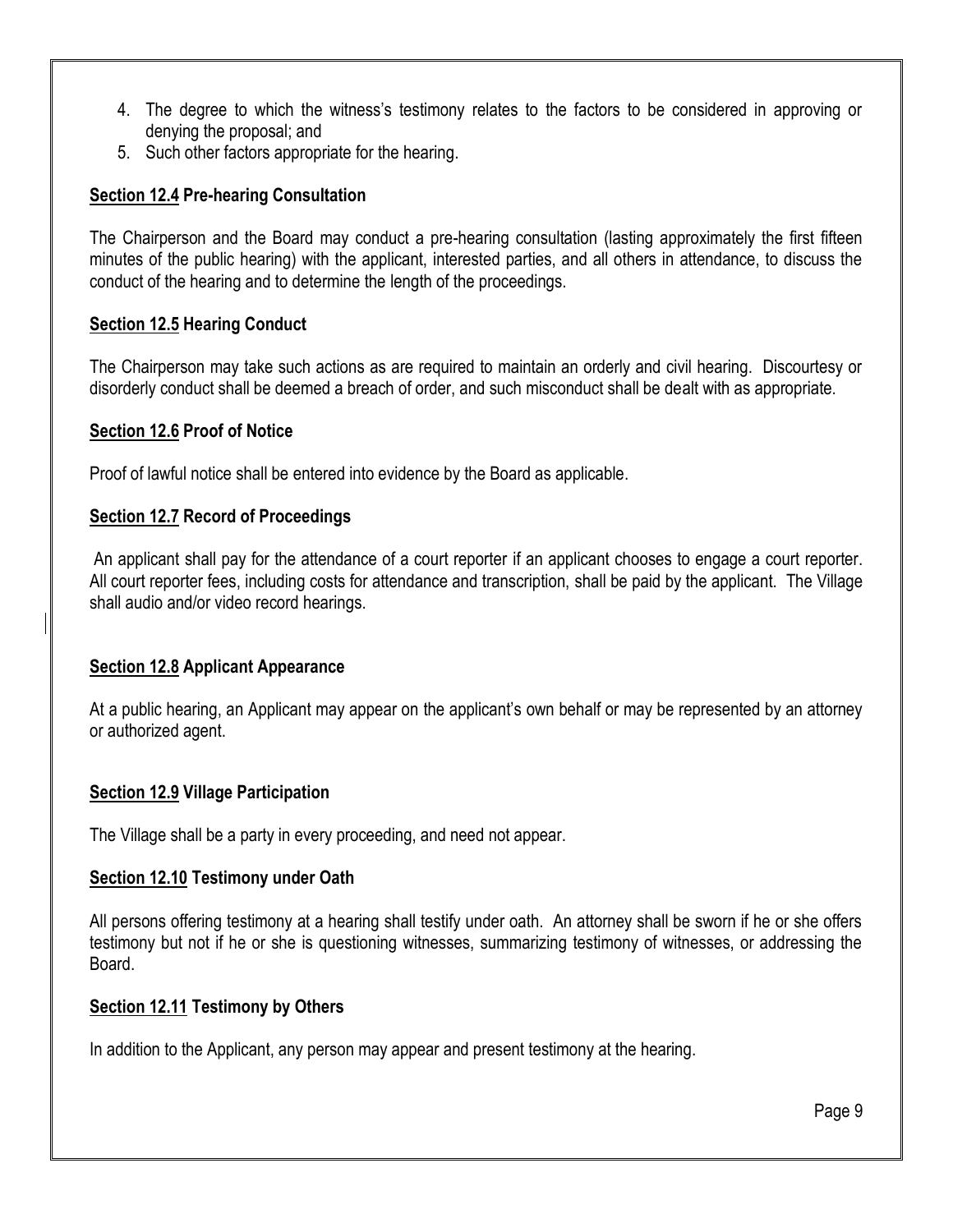## **Section 12.12 Identification of Participants**

People participating shall identify themselves for the record, giving their name and address, either orally or in writing, and indicate if an attorney represents them.

## **Section 12.13 Questioner Limitation**

The examination of a witness shall not be used by the questioner to offer testimony or evidence of the questioner.

## **Section 12.14 Order of Presentation**

The order of presentation of evidence at a public hearing shall generally be as follows, but may be modified as determined appropriate by the Chairperson:

- 1. Identification of Applicant.
- 2. Statement of the Secretary regarding the nature of the case, relief sought, and submittal of proof of notice.
- 3. Presentation, testimony and other evidence by the Applicant.
- 4. Board Member's examination of Applicant's witnesses and other evidence.
- 5. Cross-examination of Applicant's witnesses and other evidence by Interested Persons who have filed a timely appearance with the Village Clerk.
- 6. Testimony and other evidence by others in favor of the application.
- 7. Testimony and other evidence by objectors, if any.
- 8. Board Member's examination of objectors' witnesses and other evidence.
- 9. Cross-examination of objectors' witnesses and other evidence by the Applicant.
- 10. In some cases re-examination may be allowed.
- 11. Testimony and other evidence by persons who are neither in favor nor opposed to the application.
- 12. Report by staff, if any.
- 13. Summary/Closing by Applicant.
- 14. Summary/Closing by Objectors.
- 15. Rebuttal/Closing by Applicant.

At any point in the proceedings, the Board Members may call upon witnesses who have not previously testified, such as Village staff and Village consultants. The Board Members may ask questions at any time during the hearing.

#### **Section 12.15 Board Deliberation**

At the conclusion of an evidentiary portion of the public hearing, the Board may, among other actions, move to deliberate on the evidence presented, continue or reopen the hearing to a date, time and location certain.

## **Section 12.16 Recommendations/Decision**

A written report or resolution shall be prepared which shall include findings of fact and the Board's recommendation or decision based upon the record.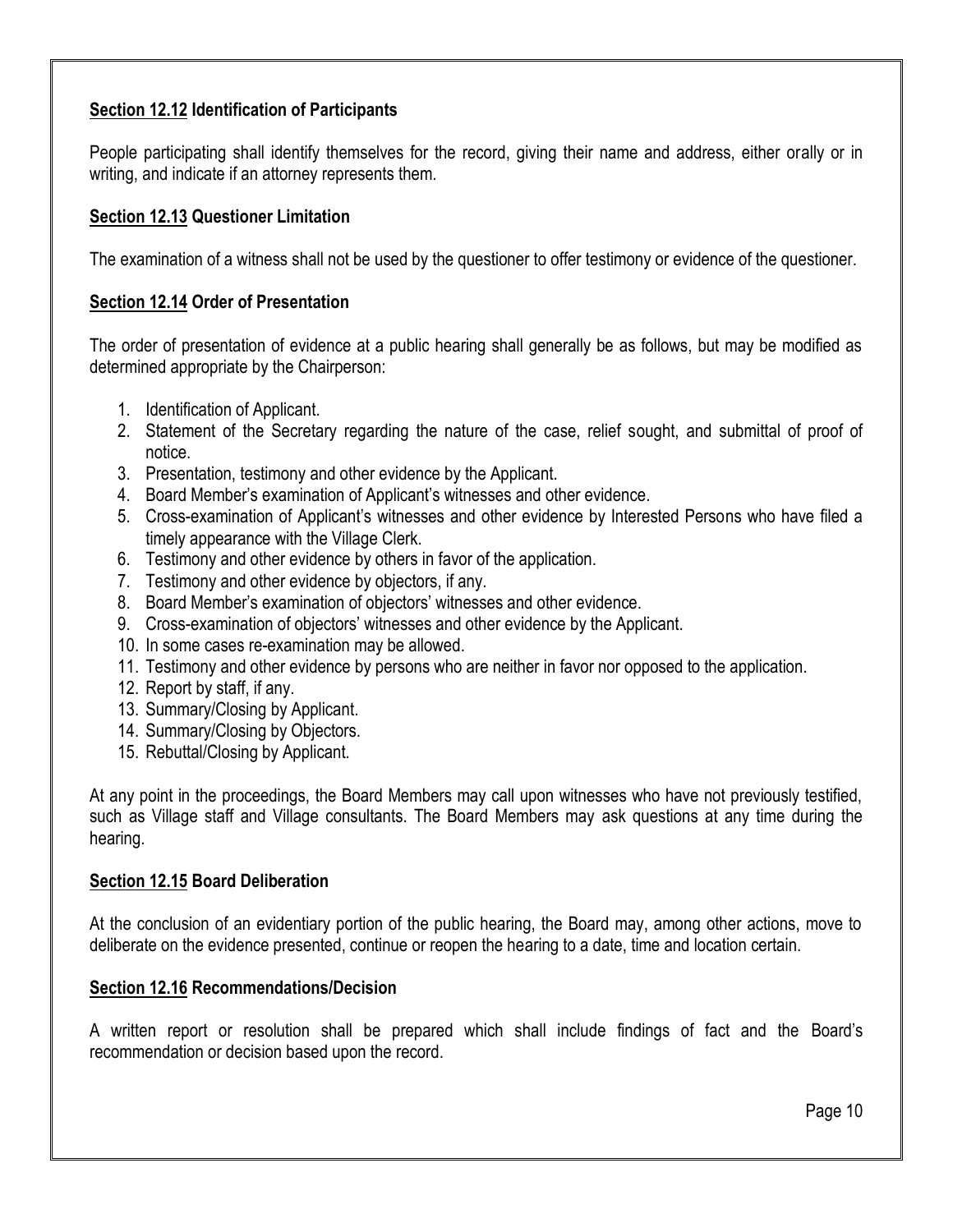## ARTICLE XIII

#### **RECOMMENDATIONS AND DECISIONS**

**Section 13.1** A final decision on any appeal shall be in the form of a resolution affirming, modifying or revising an order, requirement, decision or determination of the Zoning Administrator.

**Section 13.2** A final decision of any application for variation shall be in the form of a resolution granting or denying the variation, and shall include the Board's findings of fact. The Board may require such conditions, restrictions or limitations as it deems necessary to be imposed upon any variation granted, but any such conditions, restrictions or limitation shall be made part of the resolution. The resolution may also order the Zoning Administrator to take any action necessary for the effectuation of any variation granted.

**Section 13.3** Final decisions or recommendations shall be made within a reasonable time after the date of the closing of a public hearing. Any applicant may withdraw an application or appeal at any time prior to the decision thereon by the Board.

**Section 13.4** The Board shall conduct its deliberations and vote in a public session. The Board may vote on any matter before it at the same meeting at which evidence as to such matter is concluded or, if the Board considers additional time for deliberation necessary, then the Board may defer its vote to a subsequent public session.

**Section 13.5** Members of the Board who are absent for one or more hearing sessions, but who affirm that they have either listened to the audio tape or read the transcript of the absented session(s), shall be eligible to vote.

**Section 13.6(a)** The concurring vote of four (4) members shall be necessary for granting a variation(s), affirming an appeal, or recommending in favor of a special-use permit or zoning amendment. If the motion fails to receive four (4) votes in favor of the application, a motion denying the application shall be formally entered on the record. However, if the votes of the absent but eligible members, when added to the number voting in favor of the applicant or appellant, would total four (4) or more, the matter shall be postponed to the next meeting of the Board. If the motion to approve an application fails to receive four (4) affirmative votes at the next regular meeting, a motion denying the application shall be formally entered on to the record.

**Section 13.6(b)** For all other matters, the concurring vote of a majority of members present shall be sufficient to pass the matter.

**Section 13.7** As soon as practicable after a written findings of act and a recommendation or written resolution is adopted, notice thereof shall be given to the applicant, and to such other parties of record who have requested a copy.

**Section 13.8** No order of the Board permitting the erection or alteration of a building shall be valid for a period longer than 12 months from the date of such order unless an application for building permit for such erection or alteration is filed within such period and such erection or alteration is commenced and proceeds to completion in accordance with the terms of the permit when issued.

Page 11